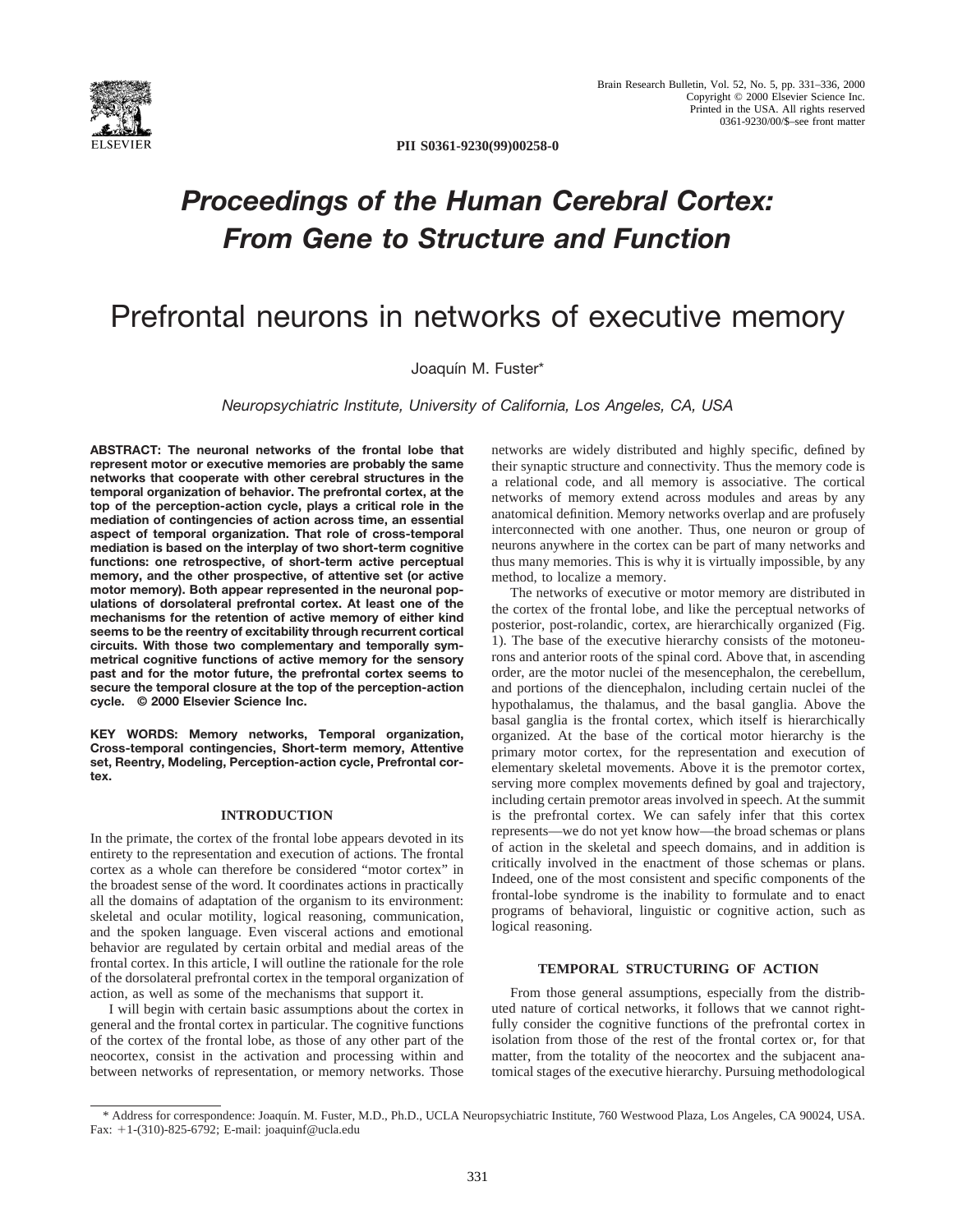

FIG. 1. Hierarchical organization of memory networks in posterior cortex (perceptual memory) and in frontal cortex (executive memory). Arrows represent functional connections and interactions within and between networks. The color codes in the scheme of the hierarchies and in the underlying diagram of the cortex are meant to correspond only roughly to each other. (For more details, see [7]).

neatness, we have often been misled to the localization of cognitive functions that are not localizable. In my opinion, this is true for the so-called working memory, for the so-called "central executive," for spatial memory and for various forms or aspects of attention. All these are indeed cognitive functions within the physiological purview of the frontal lobe, but none of them is localized there. What appears localized there, to some degree, is the distributed representational substrate, the content of those functions, in other words, the networks of executive memory. It is by transactions within those networks, and between those networks and others elsewhere in the neocortex, that the prefrontal cortex most probably exerts its role in the temporal organization of behavior, speech, and logical reasoning.

In this article, I attempt to outline some of the physiological transactions in cortical memory networks that appear to support the role of the prefrontal cortex in the enactment of temporal structures of action, and thus in establishing temporal order in behavior, in reasoning, and in speech. Basically, at the root of that order is a set of cognitive operations—I should like to argue physiological operations—that implement a fundamental principle: the mediation of cross-temporal contingencies between events, between words, between stimuli, between particular stimuli and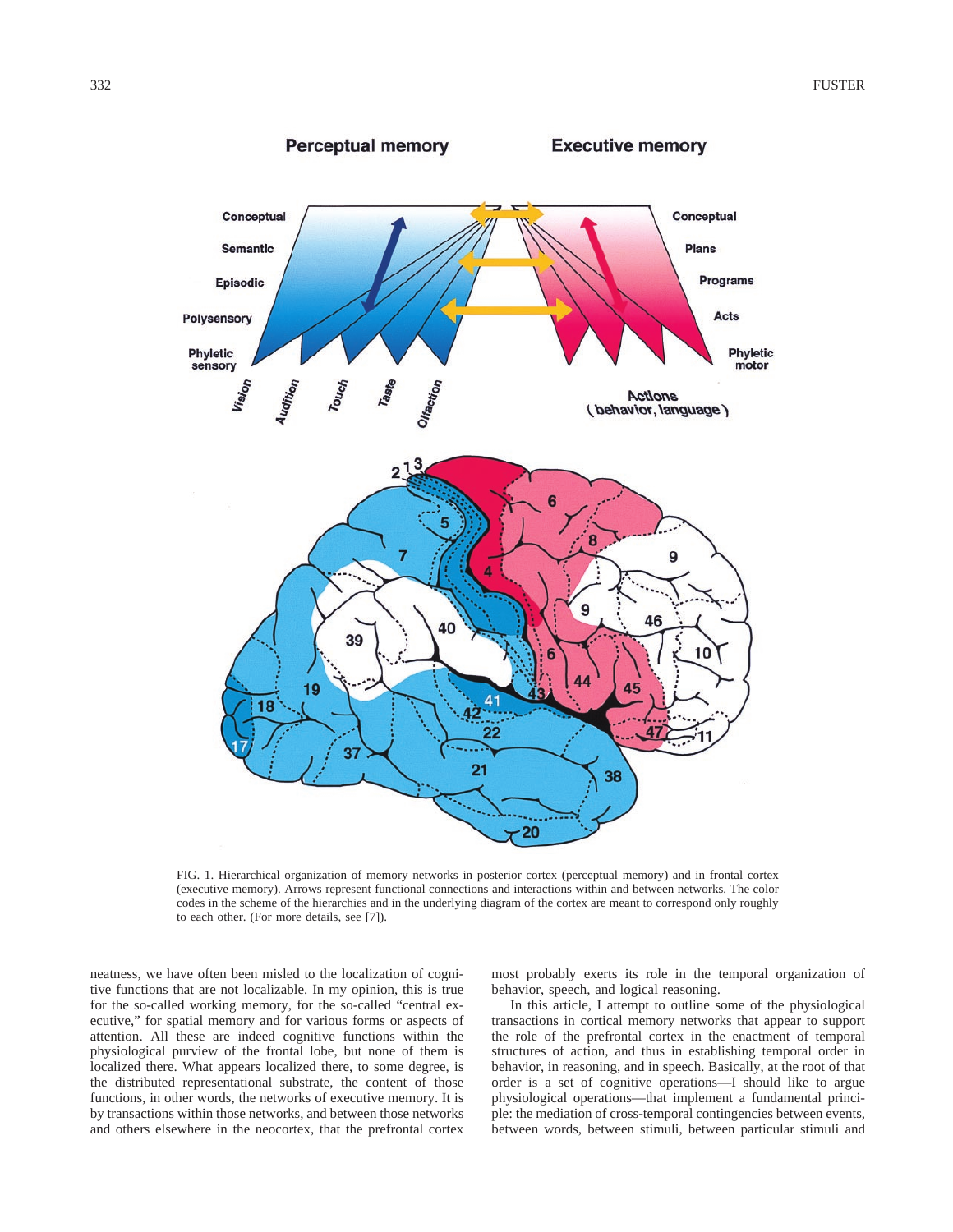particular acts. That principle can be expressed by two simple and complementary logical statements with a temporal dimension: If now this, then later that action; if earlier that, then now this action. The first proposition is temporally prospective, the second temporally retrospective. The dorsolateral prefrontal cortex plays a critical role in the cortical dynamics that implement the mediation of cross-temporal contingencies. This has now been substantiated in the human and nonhuman primate by several behavioral and functional methods. At the behavioral level there is apparently no better way to study temporal structuring and the mediation of cross-temporal contingencies than the use of delay-task paradigms (e.g., delayed response, delayed matching to sample). The single trial in a delay task is the epitome of the temporal structure or gestalt of behavior. Because it separates by time two events that are mutually contingent, and because these events are for all practical purposes novel inasmuch as they change at random from one trial to the next, the delay task is also the epitome of the cross-temporal contingency. Thus, the delay task is one of the most practical methods to investigate the neuropsychology and the neurophysiology of executive networks.

I will briefly summarize some of our past and current work with delay tasks in support of the following: (1) the critical importance of dorsolateral prefrontal cortex for the mediation of cross-temporal contingencies; (2) the role of prefrontal networks in short-term memory, also called working memory, which constitutes the retrospective aspect of cross-temporal contingencies; (3) the role of prefrontal networks in short-term attentive set, the prospective aspect of cross-temporal contingencies; and (4) the cortical mechanisms of short-term active memory, and the importance of reentry through recurrent circuits as one of those mechanisms.

The cooling of dorsolateral prefrontal cortex—large portions of areas 9 and 46 of Brodmann—in the monkey have been found to induce reversible deficits in the performance of visual, auditory and tactile delay tasks [6]. These are tasks in which motor acts are contingent on prior sensory stimuli that the animal must retain for a few seconds or minutes. The deficit with visual stimuli can be observed whether those stimuli are, for behavioral purposes, spatially defined or not. Ostensibly, the animal with inactivated or depressed dorsolateral prefrontal cortex cannot suitably mediate the cross-temporal contingency between a stimulus of any of those three modalities and the consequent response to it, especially if the time between the two is relatively long  $(< 5 s)$ . If the task is a visual nonspatial delay task (delayed matching to sample), a comparable deficit can be obtained by cooling inferotemporal cortex. The latter procedure does not affect a visuospatial delay task. However, I should emphasize, the evidence of multimodal deficit from cooling a large prefrontal region does not exclude the areal stimulus-specificity within it. In fact, there is abundant evidence from anatomical and functional studies for areal specificity within dorsolateral prefrontal cortex, with regard to stimuli as well as contingency tasks [8,11,15,16]. Here I mention the multimodal prefrontal deficits of the monkey in delay tasks simply to highlight the importance of the dorsolateral prefrontal cortex as a whole for the mediation of cross-temporal contingencies.

To further highlight the cross-temporal role of the prefrontal cortex, I can refer to the numerous functional imaging studies of the human performing delay tasks [1,3,10,13–15,19]. They all demonstrate the activation of various prefrontal areas during one form or another of cross-temporal integration. We contributed to this literature with a PET-fluordeoxyglucose study of human subjects performing a visual delayed matching-to-sample task [20]. We were able to verify the activation of not only dorsolateral prefrontal cortex but postrolandic cortex—including visual cortex—during the mnemonic retention of abstract visual images. This points to the functional cooperation of frontal and posterior cortical areas in that temporal process, an issue to which I shall come back later.

The cortical mechanisms behind temporal integration, however, can best be studied in real time at the cellular level. At that level, neuronal phenomena reveal that the translation of perception into action, across time, depends on the cooperation of at least two temporally complementary cognitive functions: (1) active shortterm or working memory for sensory stimuli, and (2) short-term attentive set, also conceptually understandable as the activation of prospective motor memory. Further, what neuronal physiology shows is that the integrative work of those two functions depends on the close cooperation between widely separated cortical areas, and that in that coordination the prefrontal cortex plays a fundamental role [7]. Let us briefly examine those two temporally converse but complementary functions on which the structuring of action appears to depend.

#### **SHORT-TERM MEMORY**

There is now conclusive evidence, from several methodologies, that the frontal cortex as a whole, especially the dorsolateral prefrontal cortex, is critically involved in all forms of active ("working") memory toward a goal, in other words, toward the completion of a gestalt of action, whether that is in the domain of behavior, reasoning or speech [6]. Some of that evidence has been cited above in the context of temporal organization. What defines frontal memory in the active state is precisely the teleological quality of a memory that has been mobilized in the construction of future action. From that teleological quality of frontal memory derive all the apparent physiological attributes of individual areas and cell groups in the dorsolateral frontal cortex. The sensory cell groupings and sensory memory subdivisions of that cortex are probably the stepping stones or pathways of access to that executive, teleological memory, and thus the paths to the action. Consequently, sensory working memory is probably a servant of the so-called central executive, rather than the other way around. Furthermore, certain areas of medial or orbital prefrontal cortex are the recipients of visceral input and of information related to reward or emotion. These areas have also prominent inputs from the amygdala and other regions of the limbic system. They may be in the pathways to emotional behavior or visceral action, or both.

The participation of prefrontal neurons in short-term memory has been amply documented by numerous descriptions of single units that respond with activation of firing frequency to the presence of a memorandum for prospective action (e.g., [4,5]). Many such units have two characteristics that unmistakably define them as so-called "memory cells": (a) the specific response to one or more memoranda, and (b) the temporal decay of their firing in the course of the memorization period; this phenomenon is most conspicuous in manual memory tasks with long delays (10 s or longer). These cells are probably the constituents of motor memory networks that are activated by the recall or retrieval of a memorandum for the retention of that memorandum toward the correct action. Indeed their discharge has been related not only to the memorandum but to the efficiency of performance of the task. In any event, different sensory memoranda seem to have different prefrontal distributions in accord with the provenance of fibers from different parts of posterior, perceptual cortex, that arrive to the prefrontal cortex. Recently, we have been studying the distribution of auditory memory cells in monkeys that perform a crossmodal audio-visual task [2].

Using a task with variable probabilities of association between a visual stimulus and a later manual response, we were able to examine the temporal characteristics of memory cells in the dorsolateral prefrontal cortex of the monkey [17]. The task combines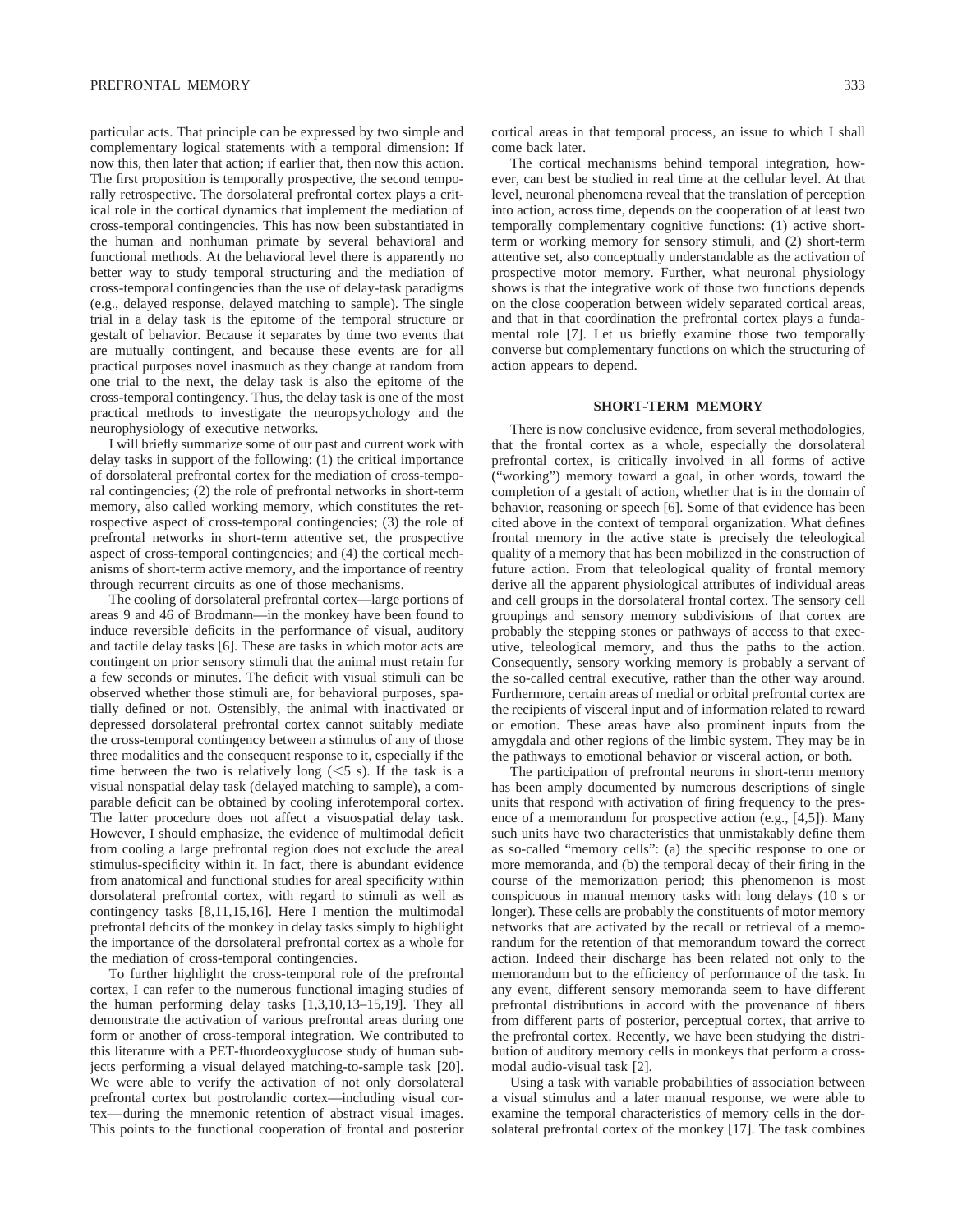delayed matching-to-sample with delayed conditional discrimination. A color is the initial cue at the beginning of each trial. After a delay of 12 s, a second visual cue is given, and the animal is required then to perform a manual choice that depends on both cues, the first and the second, thus on the combination of two visual stimuli separated by time. Each combination of the two stimuli—double contingency—determines whether the response after the delay will be to the left or to the right. That combination changes at random between trials. However, two of the trialinitiating cue colors, blue and yellow, are always followed by white (second cue) and require response respectively to the left (after blue) and right (after yellow). The other two, red and green, are followed by either white or a side-by-side display of green and red (relative position of the two colors changing at random between left and right). If after red or green the second cue is white, the monkey must choose left or right response, respectively; if the second cue is red-green or green-red the monkey must choose the color that matches the first cue, which may be on the left or the right. Because of the randomicity with which the stimulus combinations are presented, and because of the above design of contingencies, blue and yellow at the start of a trial predict the response side with 100% probability, whereas red and green do it with only 75% probability.

The exploration of the prefrontal cortex during performance of that double-contingency task revealed two broad categories of "memory cells," that is, cells with elevated discharge during the delay period. Some cells responded with a different level of activation depending on the color of the initial cue, in other words, they seemed to prefer certain colors, and their discharge in the course of the delay tended to descend toward baseline level. They appeared to distinguish and remember the colors and, during the delay period, to "look back" to the color of the first cue. Their discharge during that period seemed to reflect the temporal decline of short-term memory.

The second category of cells in dorsal prefrontal cortex behaved in the opposite way. Their discharge during the delay reflected the direction of the manual response before that response was prompted by the second cue, as if anticipating that response and preparing for it. These cells seemed to "look forward in time." Their discharge accelerated as the second cue and the motor response approached. Furthermore, the degree of acceleration varied in proportion to the certainty with which the animal could predict the direction of that response. Most probably the neurons of this second type were involved in the setting of the neuromotor apparatus for the response. This is why we attributed these cells to the attentive set or active motor memory, the second of the two temporally integrative prefrontal functions postulated (next section).

A remarkable finding is that the cells of the two types, sensorycoupled or motor-coupled cells, appear anatomically intermixed with each other. It is not possible to discern a separate topography for them, overlapping as they do with each other in the prefrontal cortex around the sulcus principalis. It would appear from this fact alone that, during the delay, there is a direct transfer of information from sensory memory cells to motor set cells. More probable, however, is the temporal transfer from one prefrontal network to another, both with ties to the visual networks of posterior origin (inferotemporal) and the motor networks downstream in the executive hierarchy.

#### **SHORT-TERM ATTENTIVE SET**

The second class of prefrontal neurons, those that seem to anticipate the action and to prime the motor apparatus for it, may in fact be the substrate for the short-term activation of motor memory, in other words, the converse of sensory short-term memory. Motor memory, in this context, would be the so-called "memory of the future" [12]. Thus, in principle, there seems to be a sensory and a motor short-term memory, one retrospective and the other prospective, the two complementing each other at the service of the "frontal executive" in the mediation of cross-temporal contingencies.

That function of active prospective memory can also be viewed as the motor counterpart of sensory attention; we may call it motor attention or attentive set. Its cellular manifestations, of course, acquire special significance in light of the well-known neuropsychological significance of the dorsolateral prefrontal cortex in the formulation and execution of action plans. The motor-set cells would be the microcosm of the planning functions of the frontal lobe.

In general, the sustained reactions of prefrontal cells in delay tasks are probably related to the well-known field potentials that can be observed on the human frontal cortex between mutually contingent but temporally separate events, notably the "contingent negative variation." The accelerating cell reactions of "set cells" are especially reminiscent of the "Bereitschaftspotential," or "readiness potential," which is another negative potential that takes place as a continuation of the central nervous system, right before a pre-instructed motor act. Those surface negative potentials, which appear over frontal cortex after a sensory stimulus and before an action contingent on it, most probably reflect the underlying activation of large neuronal populations engaged in active short-term memory and attentive set.

In conclusion, the ramping-up cells and the surface negative field potentials, especially the "readiness potential," seem to be the electrophysiological manifestations of attentive set, or motor attention. This is the prospective function of the dorsolateral prefrontal cortex. It is attention directed to the action in preparation. This kind of attention is focused in the representation of the action and, at the same time, in the components of long-term motor memory, which are activated ad hoc for the execution of every part of the sequence of behavior in progress, from its initiation to its goal. Those cells that seem to predict future actions—albeit only for the short term—indicate that there are mechanisms in the dorsolateral prefrontal cortex not only for evoking the prospective motor act but for preparing the motor apparatus for it. Perhaps those mechanisms include the priming of structures in lower stages of the motor hierarchy for the impending movement (e.g., premotor cortex, basal ganglia, pyramidal system).

### **CORTICAL DYNAMICS OF THE PERCEPTION-ACTION CYCLE**

Given that the dorsolateral prefrontal cortex mediates crosstemporal contingencies between perception and movement, and given that this mediation is apparently the result of the coordination of two cognitive functions of that cortex, active memory and attentive set, now the question is, what are the neural mechanisms of that functional coordination. How does the prefrontal cortex mediate the transfer of information from the past to the future, from the perception to the action? Clearly, these mechanisms must involve both, local processes, as suggested by our two types of neighboring cells (memory and set cells), and remote or transcortical processes as some of our other cellular evidence and some of the imaging literature suggests. We postulate that in both these kinds of processes, local and remote, reentry or reverberation through recurrent circuits plays an important role.

In our effort to test the reentry hypothesis, we used several analytical methods. The first was to develop an artificial network with an architecture that was essentially recurrent [21]. We trained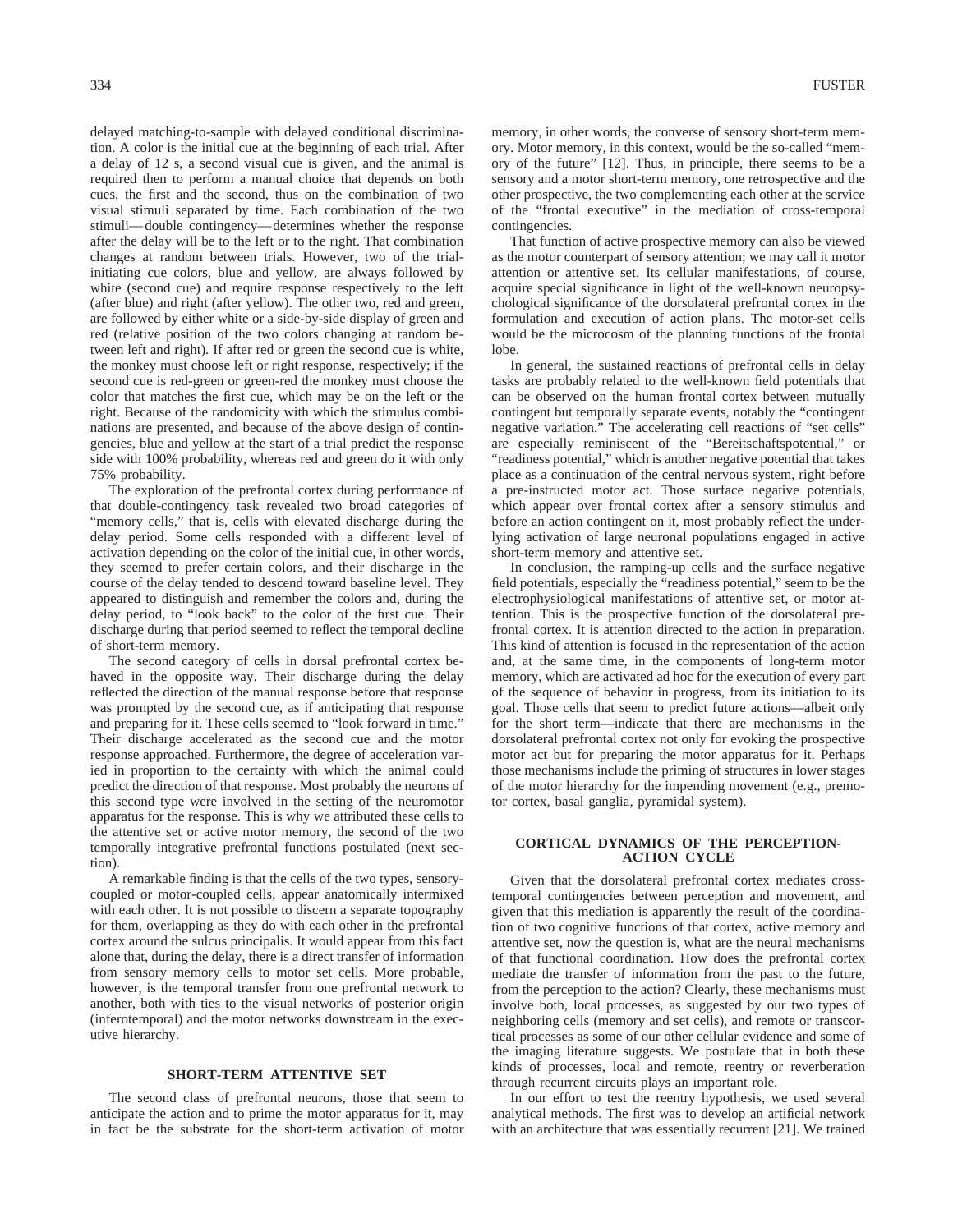that model network to "sample" an external input, to retain it in short-term memory, and to produce an output that was a specified function of that input. One of our purposes was to find out if the "cells" of such a recurrent model would behave like real cortical cells in active short-term memory. To train our model we used a variation of the backpropagation method [18]. That is an errorreducing procedure that allows the network, through many iterations, to adjust synaptic weights to keep a stable relationship between input and output despite variations of the input. After training, those weights stay fixed.

When the network has been fully trained, a memory trial can be simulated by loading an input, i.e., the memorandum, and by holding a gate open through the memory period or delay until the recall, when another load signal closes the gate and emits the output. Some of the units in the network, under these conditions, behave like real cortical cells in a delay task. The output cells behave unremarkably, since they simply reflect the input-to-output function that is defined by the modeler. What is remarkable is the behavior of the internal or "hidden" units of the model, which with adequate scaling behave like real cells in the memory task. We see cells ramping up, cells ramping down, and cells that appear to be a mixture of the two. I should note that those patterns of network unit discharge, which so much resemble the discharge patterns of real cells, are part of a repertoire of many patterns obtained by multiple repetitions of the sample-and-hold function of the model, and are a product of the internal architecture of the model.

We can conclude from these findings that the firing patterns of cortical cells are understandable as a result of the sustained activation of fully trained recurrent networks with preestablished synaptic weights. Backpropagation, which is the training mechanism that was used by us to train the network and to establish its weights, is irrelevant to that conclusion. The most important point is that, after the weights have been established, the short-term activation of the artificial, recurrent memory network, elicits in some of its units patterns of firing that are practically identical to those of real cortical cells in short-term memory. Thus, the role of reentry in the cortical dynamics of short-term memory receives support from the behavior of the units in a network model in which recurrence is an essential feature of the functional architecture.

Here it is appropriate to refer to some experiments in which the reentry between cortical areas in short-term memory was tested more directly [9]. We first trained monkeys to perform a visual delayed matching task with colors. Then we implanted cooling probes and microelectrode carriers, bilaterally, on two cortical areas that we know from both cooling and single-unit studies are involved in that task, in other words, areas that contain components of the cortical networks activated in visual short-term memory: the dorsolateral prefrontal cortex and the inferotemporal cortex. Then, while the animal performed the task, we proceeded to cool one cortex, prefrontal or temporal, while at the same time we recorded units from the other.

Cooling either cortex to 20°C impairs reversibly the monkey's performance of the task, while modifying in various ways the spontaneous and memory—delay period—discharge of the cells in the other cortex. In a small but distinct contingent of prefrontal and inferotemporal cells, the discharge during memory is subtly but characteristically modified. These are cells that are differentially activated during the memorization of the sample color: they seem to prefer one color in short-term memory over the others. Under cooling of the distant cortex, inferotemporal or prefrontal, these cells show lesser differences in their memory discharge; they differentiate colors less than while that cortex is at normal temperature. In no case have we observed the opposite effect, that is, increased color differentiation by cooling. It would appear therefore that, in the absence of input from the remote cortex under

cooling, some cells in both prefrontal and inferotemporal cortex become less active in the memorization of their preferred color. Concomitantly, the monkey's capacity to retain colors diminishes. These data would support the notion that short-term visual memory is maintained by tonic reentrant, i.e., reverberating, excitability between inferotemporal and prefrontal cortices.

That presumptive mechanism of recurrent excitation between the prefrontal—executive—cortex and the sensory association cortex can be conceptualized as a mechanism of temporal closure at the summit of the perception-action cycle. This cycle is a basic principle of biological cybernetics. It is the circular flow of neural information that links an organism to its environment. The neuroanatomy of the cycle essentially consists of two parallel hierarchies of neural structures, one sensory and the other motor, that extend through the entire length of the nerve axis, from the spinal cord to the highest cortex of association and the prefrontal cortex. All structures are interlinked at all levels by reciprocal connections; feedforward and feedback operate between stages and between sensory and motor structures at all levels.

During the performance of new or recently acquired behavior, sensory information is processed along the sensory hierarchy. That information is thus translated into action, which is processed down the motor hierarchy to produce changes in the environment. These changes lead to sensory changes, which are processed in the sensory hierarchy and then modulate further action, and so on and so forth. The posterior cortex of association and the dorsolateral prefrontal cortex are part of the cycle if the behavior contains novelty or uncertainty, and has to bridge time spans with shortterm memory and attentive set, in other words, while it has to mediate cross-temporal contingencies. When those requirements disappear and the behavior becomes automatic (as in walking or performance of learned routines), the actions are integrated in lower structures of the cycle (e.g., premotor cortex, basal ganglia) and the processing of sensory inputs is shunted at lower levels of the cycle.

Thus, the so-called central executive, the dorsolateral prefrontal cortex, at the top of the motor hierarchy and the perception-action cycle, integrates actions with perceptions, especially in the presence of novelty and complexity. It does so in close cooperation with remote areas of the neocortex and with structures lower in the executive hierarchy. There is topographic specificity within the prefrontal cortex with regard to the nature or modality of sensory input as well as the nature of the action that the input calls for at any point in time and in any given context. This topographic specificity, however, should not obscure the overarching role of that cortex as a whole in bridging temporal gaps and organizing new actions in all domains of behavior, reasoning, and language.

### **REFERENCES**

- 1. Aguirre, G. K.; Zarahn, E.; D'Esposito, M. Neural components of topographical representation. Proc. Natl. Acad. Sci. USA 95:839–846; 1998.
- 2. Bodner, M.; Kroger, J.; Fuster, J. M. Auditory memory cells in dorsolateral prefrontal cortex. NeuroReport 7:1905–1908; 1996.
- 3. Courtney, S. M.; Ungerleider, L. G.; Keil, K.; Haxby, J. V. Object and spatial visual working memory activate separate neural systems in human cortex. Cereb. Cortex 6:39–49; 1996.
- 4. Funahashi, S.; Bruce, C. J.; Goldman-Rakic, P. S. Mnemonic coding of visual space in the monkey's dorsolateral prefrontal cortex. J. Neurophysiol. 61:331–349; 1989.
- 5. Fuster, J. M. Unit activity in prefrontal cortex during delayed-response performance: Neuronal correlates of transient memory. J. Neurophysiol. 36:61–78; 1973.
- 6. Fuster, J. M. The prefrontal cortex anatomy: Physiology, and neuropsychology of the frontal lobe. Philadelphia: Lippincott-Raven; 1997a.